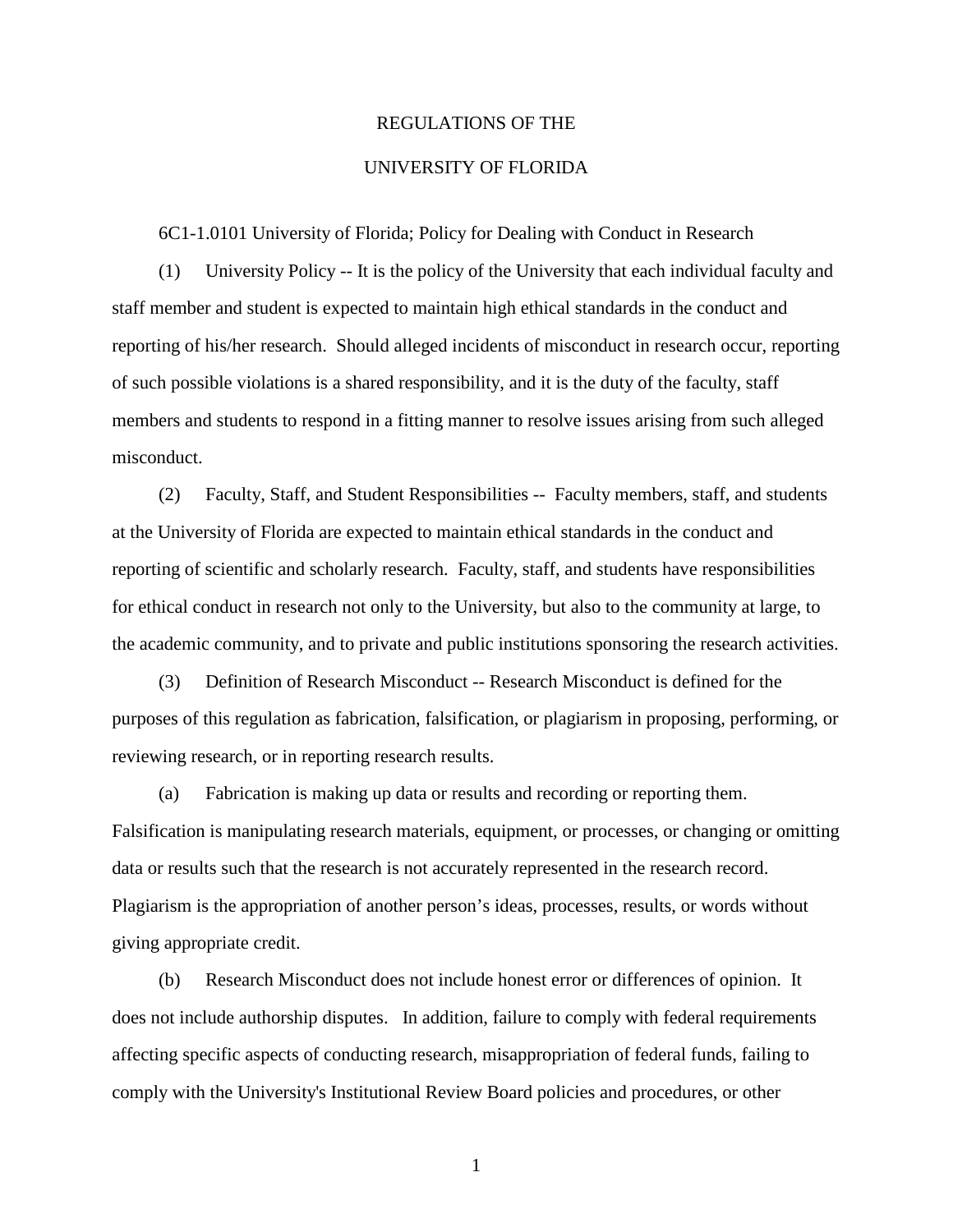inappropriate actions in research which do not fall within the definition of research misconduct as stated in this paragraph and which are in violation of existing University regulations or policies are addressed under such other regulations or policies.

(c) A finding of Research Misconduct requires:

1. There be a significant departure from accepted practices of the relevant research community;

2. The misconduct be committed intentionally, knowingly, or recklessly; and

3. The allegations be proven by a preponderance of the evidence.

(4) Basic Principles Governing Investigations of Research Misconduct -- If allegations of Research Misconduct are made, the procedures implemented may vary depending on the type, seriousness, and technical nature of the alleged Research Misconduct. Faculty, staff, and students will be guided by the following principles:

(a) The rights of all faculty members, staff, and students of the University must be protected to the extent possible, whether they be the accused or accusers, witnesses, or research subjects during the process of inquiry, investigation and fact finding, including protecting the privacy of the accused and of those who in good faith report alleged misconduct or serve as witnesses. There shall be no recrimination toward a person bringing an allegation in good faith, and retaliatory conduct against complainants, witnesses, committee members, and other persons involved in the Research Misconduct process who are acting in good faith will be deemed misconduct subject to disciplinary action under University regulations or the applicable collective bargaining agreements.

If an allegation is found to have been brought maliciously or in bad faith, the filing of the complaint can be cause for a finding of misconduct and subsequent disciplinary action against the complainant in accordance with University regulations or the applicable collective bargaining agreement.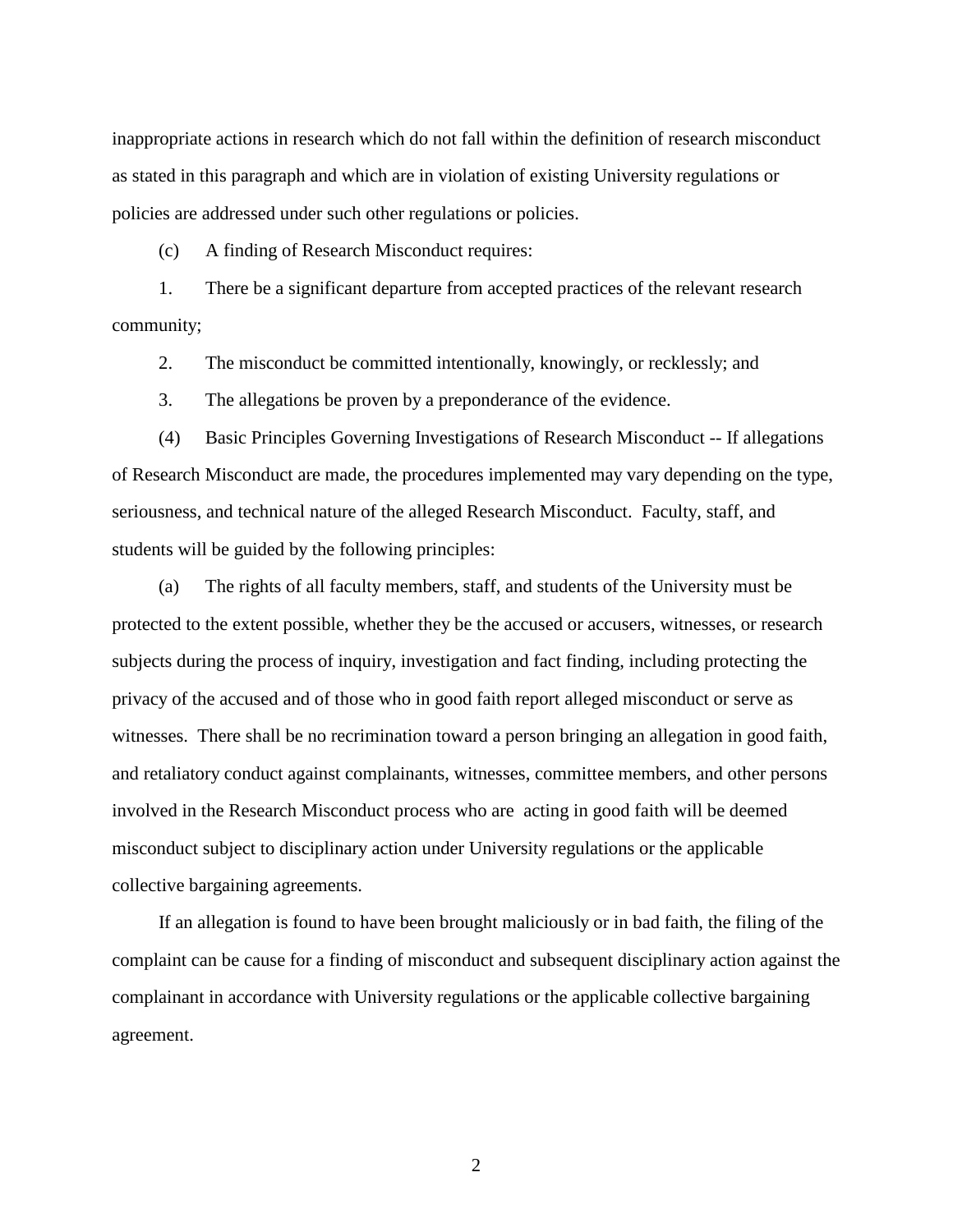(b) University regulations and/or applicable collective bargaining agreement provisions shall govern any formal disciplinary proceedings initiated in response to a finding by the investigating authority of Research Misconduct.

(c) Confidentiality shall be maintained throughout an inquiry or investigation of alleged Research Misconduct to the greatest extent possible and consistent with the laws of the State of Florida and federal law. Inappropriate dissemination of information relating to a Research Misconduct allegation can form the basis for a finding of misconduct and subsequent disciplinary action against faculty, staff, or students.

(d) The University will take reasonable and practicable steps to provide that persons who review an allegation of Research Misconduct, including such persons participating in the inquiry and investigation, do not have personal, professional, or financial conflicts of interest with regard to the accused, the complainant or others involved in the inquiry or investigation process.

(e) Notwithstanding other provisions of this regulation, if federally-sponsored research is involved, the time limits set forth in the applicable federal regulations will govern the process and be substituted for the time limits set forth in this regulation if the federally-established time limits differ from those in this regulation.

(5) Receipt and Processing of an Allegation of Research Misconduct

(a) Filing the Allegation of Research Misconduct. Allegations of Research Misconduct may be brought by anyone who has reason to believe that such misconduct has occurred. Any such allegation must be brought to the Director of Research Compliance in the Office of Research at [compliance@research.ufl.edu,](mailto:compliance@research.ufl.edu) 352-294-1632 office, 352-273-1988 fax or website at www.research.ufl.edu/research/compliance.html. Such allegation normally should be made in writing and signed; however, an allegation may be made anonymously The specific grounds for the allegation of Research Misconduct should be stated. Any relevant documentation supporting the allegation should be included with the complaint.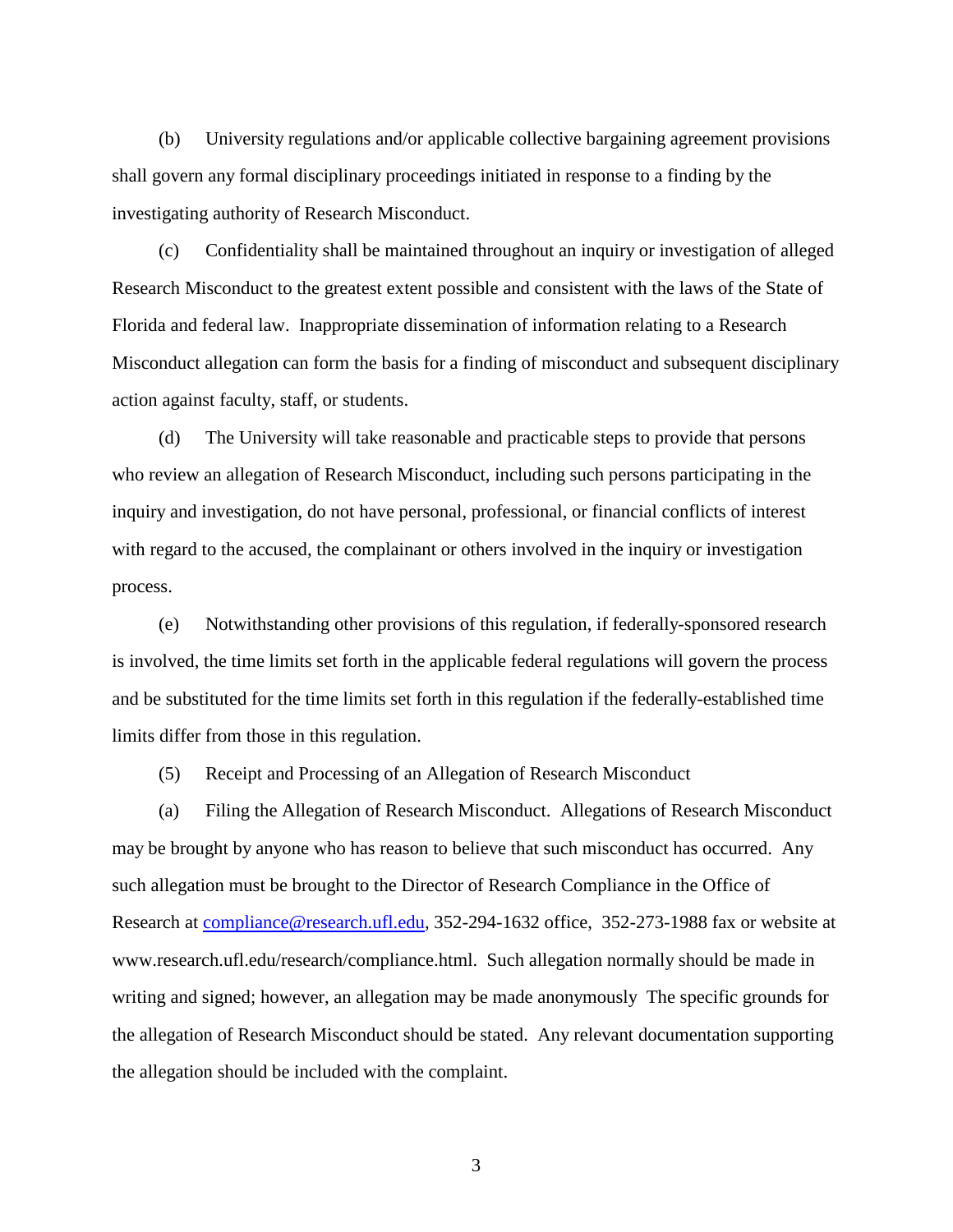(b) Processing the Allegation of Research Misconduct - Pre-Inquiry Review. The Director of Research Compliance or designee is charged with reviewing the allegation to determine if an inquiry is warranted. An inquiry is warranted if the allegation falls within the definition of Research Misconduct and is sufficiently credible and specific so that potential evidence of Research Misconduct may be identified. Regardless of whether an inquiry is warranted, a record of the allegation, the steps taken to review the allegation, and the basis for proceeding or not proceeding to the inquiry shall be maintained by the Vice President for Research or designee in accordance with section (8) of this regulation.

(c) Inquiry Process

1. Upon determining that an inquiry is warranted, the Director of Research Compliance or designee shall proceed with an inquiry into the allegation. The Director of Research Compliance or designee reviewing the allegation shall be responsible for making a good faith effort to notify the accused in writing of the allegation, advising the accused of the procedures to be followed by the University, affording the accused an opportunity to respond to the allegation, and keeping the accused informed of the progress of the inquiry process. The accused shall be provided with a copy of this regulation describing the procedures to be followed. The accused has the right to retain legal counsel.

2. Sequestration of Research Data

a. All original research data and/or other records involved in the allegation must be secured by the Director of Research Compliance or designee on or before the date the accused is notified of the allegation or the inquiry begins, whichever is earlier. If the data are contained on a shared piece of equipment, a copy of the data may be made and secured if the copy has substantially equivalent evidentiary value.

b. Sequestration of research data and/or other records shall not constitute disciplinary action, but is meant to preserve the data and other records. Upon request, the accused shall be provided a reasonable means of access to the data and other records or to legible reproductions.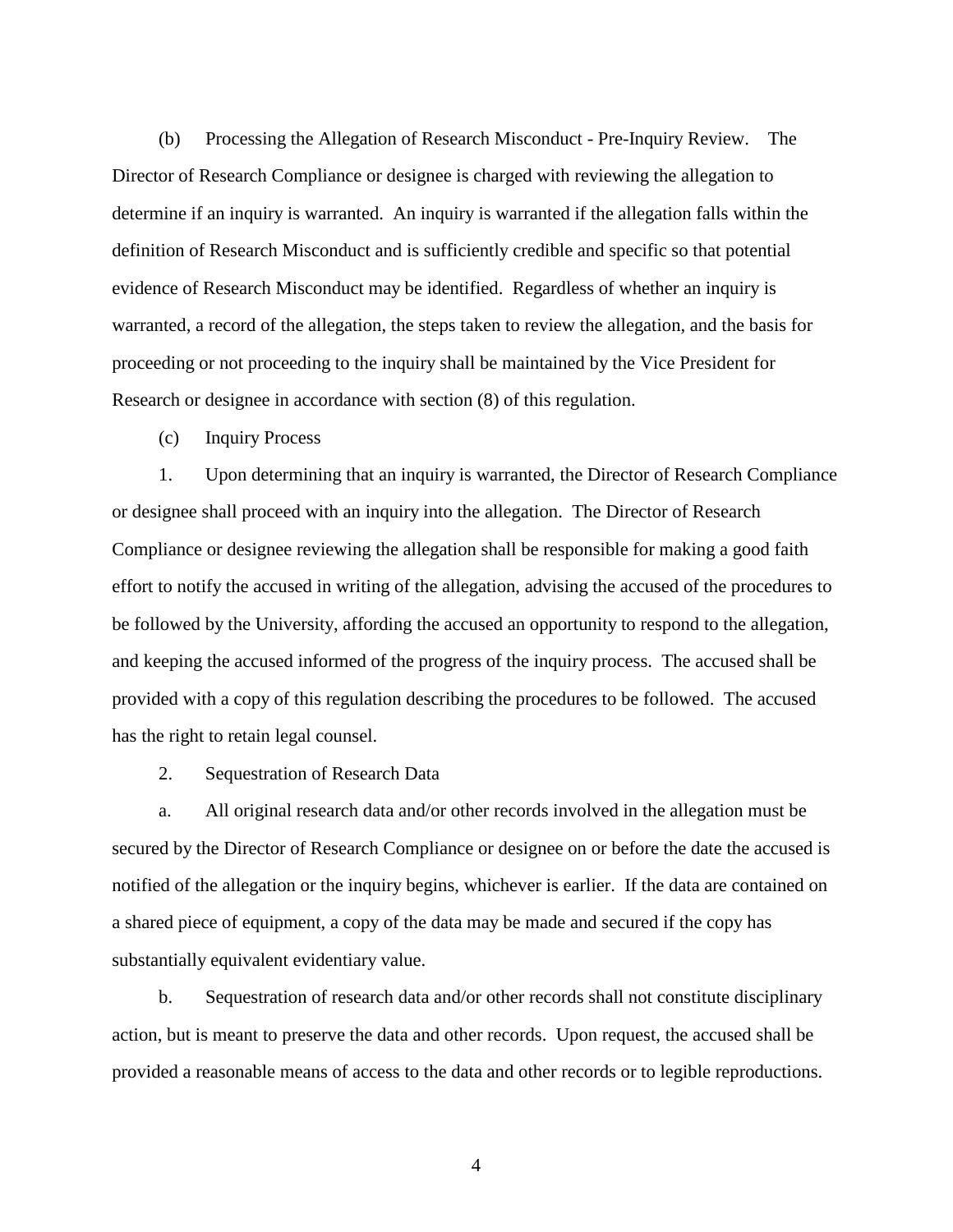c. An inventory shall be made of the sequestered research data and/or other records.

3. The Director of Research Compliance or designee shall conduct the inquiry, which may include the use of one or more additional reviewers and/or scientific consultants. Any formal interviews conducted as part of the inquiry process shall be recorded. The inquiry shall be concluded by the Director for Research Compliance or designee within fifty (50) calendar days, and a final decision shall be made by the Vice President for Research or designee whether an investigation is warranted within sixty (60) calendar days, of the commencement of the inquiry unless circumstances clearly warrant a longer period. If the inquiry and the final determination as to whether an investigation is warranted under paragraph (6)(a)1. of this regulation together take longer than sixty (60) calendar days from the commencement of the inquiry to complete, the record of the inquiry shall include documentation of the reasons for exceeding the sixty (60) day period. In addition the Director of Research Compliance or designee shall submit to the designated agency official, if and when required under applicable federal regulations when federally-sponsored research is involved, a written request for an extension of time to complete the inquiry.

4. Upon conclusion of the inquiry, the Director of Research Compliance or designee responsible for conducting the inquiry shall submit a written report of the findings to the Vice President for Research or designee and to the accused indicating whether an investigation is warranted. An investigation is warranted if there is a reasonable basis for concluding that the allegation falls within the definition of Research Misconduct and preliminary fact finding from the inquiry indicates the allegation may have substance.

In addition to the conclusion reached, the written report shall state what evidence was reviewed. The accused shall be provided with a copy of the report and the accused's comments on the report, if any, will be made part of the record. Documentation of the inquiry shall be maintained in accordance with section (8) of this regulation and shall, upon request, be provided to authorized sponsoring agency personnel.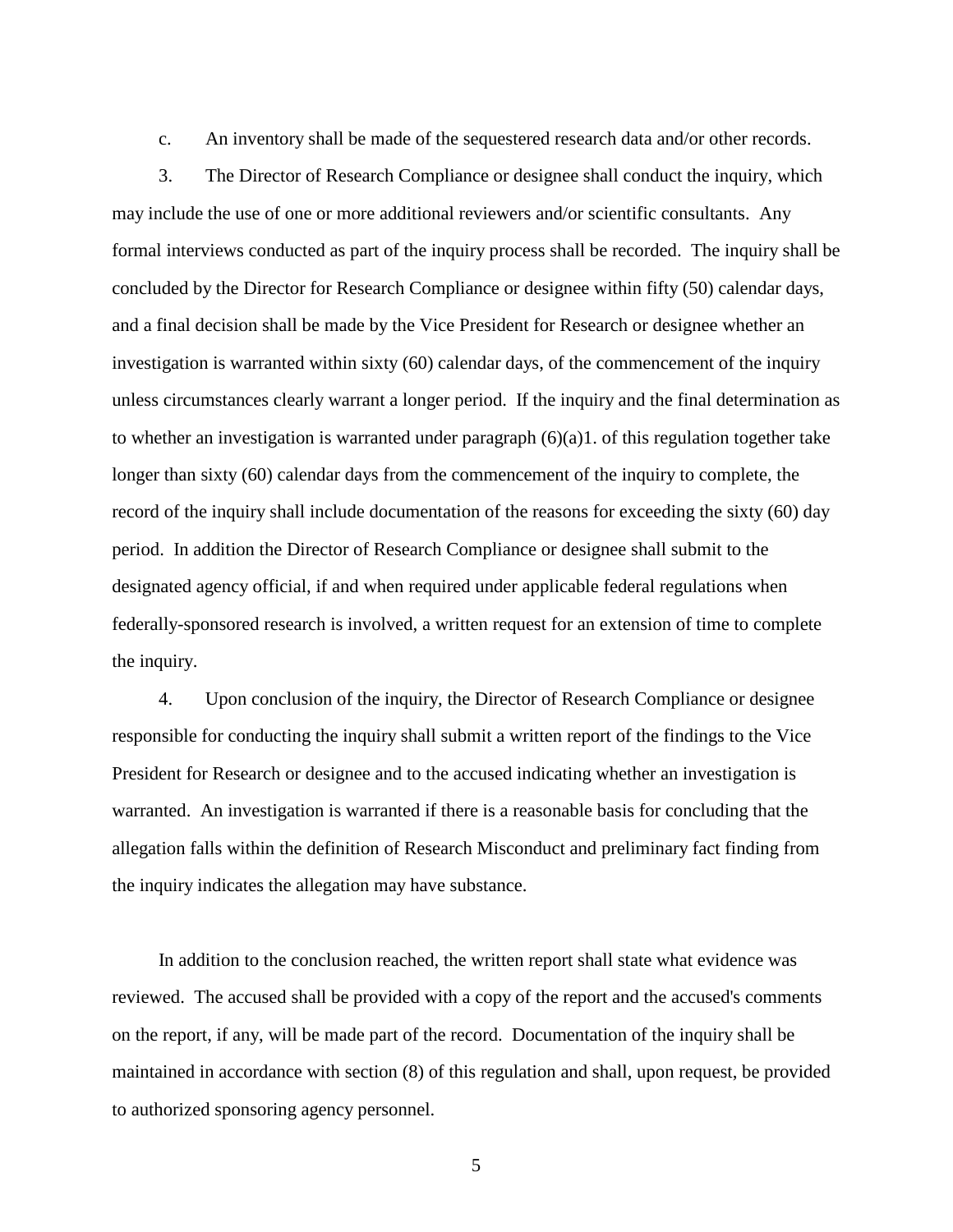(6) Post-Inquiry Procedures

(a) Upon receipt of the report, the Vice President for Research or designee shall review the report and proceed in the following manner:

1. In cases where the Director of Research Compliance or designee determines that an investigation is not warranted, the Research Misconduct process shall be terminated unless the Vice President for Research or designee determines within ten (10) days after receiving the report (and 60 days after the commencement of the inquiry) that an investigation is warranted. Such a determination by the Vice President for Research or designee must be in writing, give specific reasons why the investigation is warranted, and made a part of the inquiry report. If a determination that an investigation is not warranted is made, the accused shall be notified and detailed documentation of the inquiry shall be maintained in accordance with section (8) of this regulation.

2. In cases where the determination has been made that an investigation is warranted, the Director of Research Compliance or designee shall initiate an investigation, including by constituting an ad hoc investigation committee to conduct the investigation, within thirty (30) calendar days from the finding that an investigation is necessary. The ad hoc investigation committee will consist of three or more faculty members, other employees, and/or other persons (not connected with the University) who have sufficient expertise in the subject matter under investigation. The committee shall be given the authority and assistance necessary to conduct a thorough investigation of the matter. The committee shall pursue diligently all significant issues and leads discovered that are determined relevant to the investigation, including any evidence of additional instances of possible research misconduct and continue the investigation to completion. Any such evidence shall be handled in accordance with paragraph  $(5)(c)2$ . of this regulation. Such investigation shall commence no later than ten (10) calendar days after the committee's appointment. The accused shall upon request be given access to all relevant documents reviewed by the committee.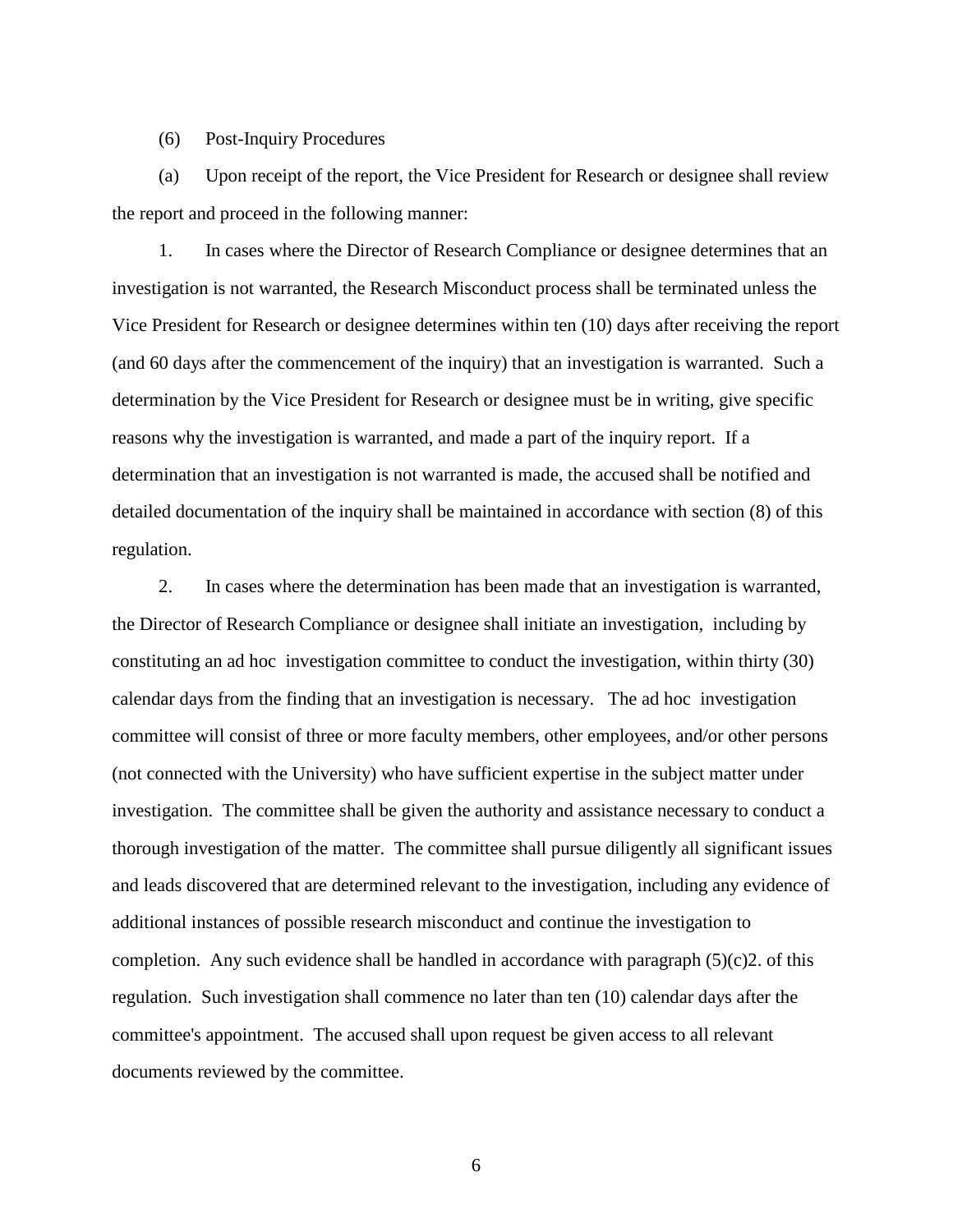(b) In the case of federally-sponsored research, the decision to proceed with an investigation shall be reported in writing (with a copy of the inquiry report and any comments on the report by the accused) to the designated office (Office of Research Integrity, Inspector General, etc.) of the sponsoring agency or agencies supporting the research on or before the date of the initiation of such an investigation. The notification to the sponsoring agency shall, at a minimum, include the name of the person(s) against whom the allegations have been made, the general nature of the allegation, and the application or grant number(s) involved. A copy of the notification shall be furnished to the accused and the accused's dean or director. If the results of the inquiry contain any reasonable indication of possible criminal law violations, the Director of Research Compliance or designee shall notify the official as designated by the agency's regulations within twenty-four (24) hours of obtaining such an indication. The Director of Research Compliance or designee shall keep the designated agency official apprised of any development during the course of the investigation which discloses facts that may affect current or potential agency funding for the individual(s) under investigation or that the agency needs to know to ensure appropriate use of federal funds and otherwise protect the public interest. The Vice President for Research or designee shall take interim administrative actions, as appropriate, to protect federal funds and insure that the purposes of the federal financial assistance are carried out. The Director of Research Compliance or designee is responsible for notifying the designated agency official immediately at any stage in the inquiry or investigation if: (i) the health or safety of the public is at risk, including an immediate need to protect human or animal subjects; (ii) federal resources or interests are threatened; (iii) research activities should be suspended; (iv) there is reasonable indication of possible violations of civil or criminal law; (v) federal action is required to protect the interests of those involved in the Research Misconduct proceeding; (vi) there is a reasonable probability that the Research Misconduct proceeding may be made public prematurely; or (vii) the research community or public should be informed.

The Vice President or designee normally will wait until the outcome of the investigation to notify others, such as corporate sponsors, journal editors, co-authors or affiliated institutions, of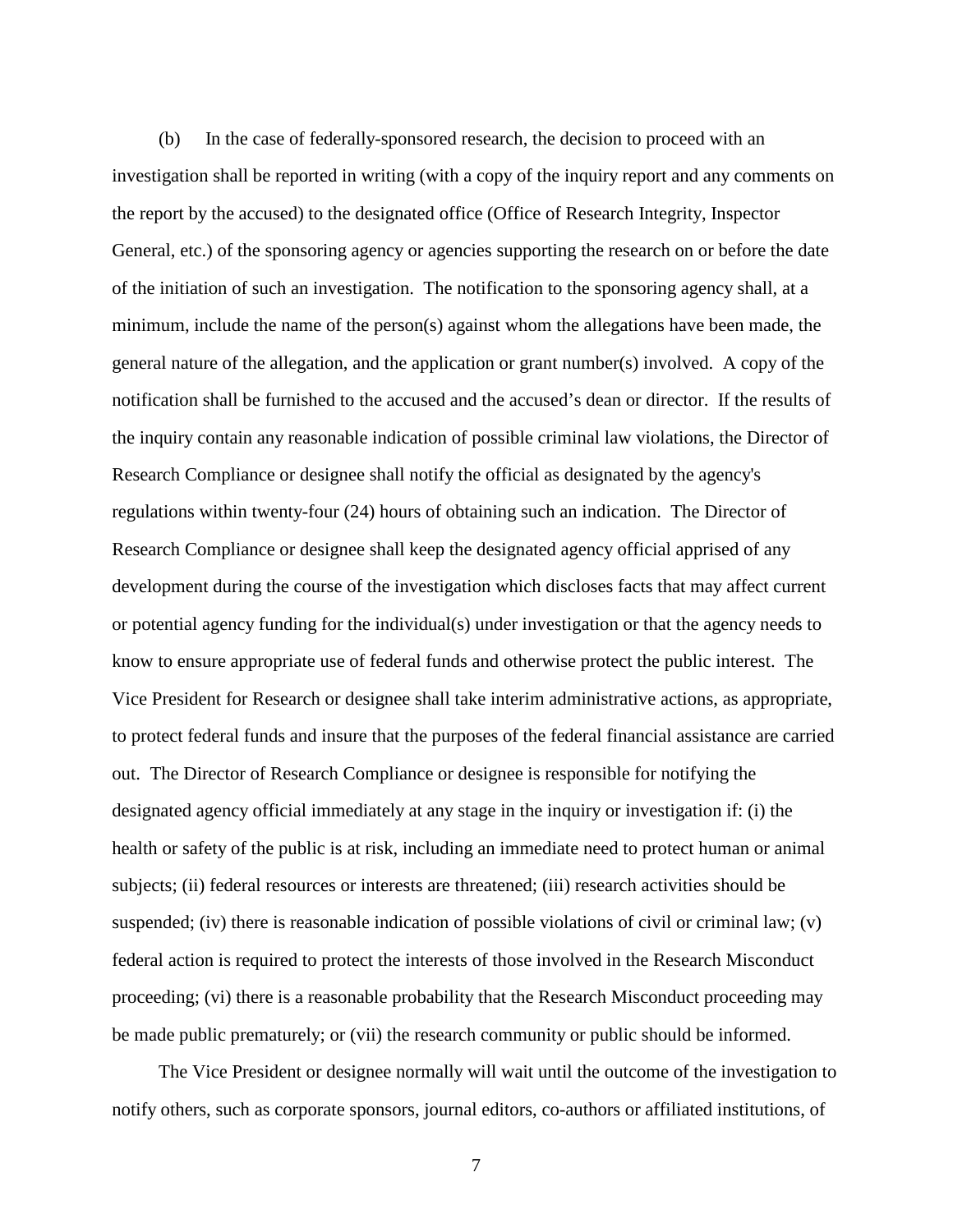the allegation of misconduct, unless there exists compelling reasons in the judgment of the Vice President for Research or designee, such as a danger to human health, welfare, or safety, the need for information or cooperation of the other part(ies), or the indication of ongoing research misconduct that warrants another institution conducting its own inquiry.

 Throughout the notification process outlined above, all communications to sponsoring agencies, institutions, organizations, and representatives thereof shall emphasize that no finding of guilt has been made at that time.

(c) A thorough investigation of the allegation shall be completed within one hundred twenty (120) calendar days of the initiation of the investigation. If the investigation will exceed one hundred twenty (120) calendar days, the record of the investigation shall include documentation of the reasons for exceeding the one hundred twenty (120) day period. In addition, if the investigation will not be completed within one hundred twenty (120) calendar days, the Director of Research Compliance or designee shall submit to the designated agency official, if and when required under applicable federal regulations when federally-sponsored research is involved, a written request for an extension and an explanation for the delay that includes an interim report on the progress to date and an estimate for the date of completion of the final report. The 120 calendar day time limitation shall include conducting the investigation, preparing the report of findings, making that report available for comment by the subjects of the investigation, and submitting the report to the designated agency official. If the Vice President for Research or designee plans to terminate an inquiry or investigation for any reason without completing all relevant requirements under federal law with regard to federally-sponsored research, a report of such planned termination, including a description of the reasons of such termination shall be made to the designated agency official who will then decide whether further investigation should be undertaken.

(d) Whenever possible, interviews should be conducted of all individuals involved either in making the allegation or against whom the allegation is made, as well as other available individuals who have been reasonably identified as having relevant information regarding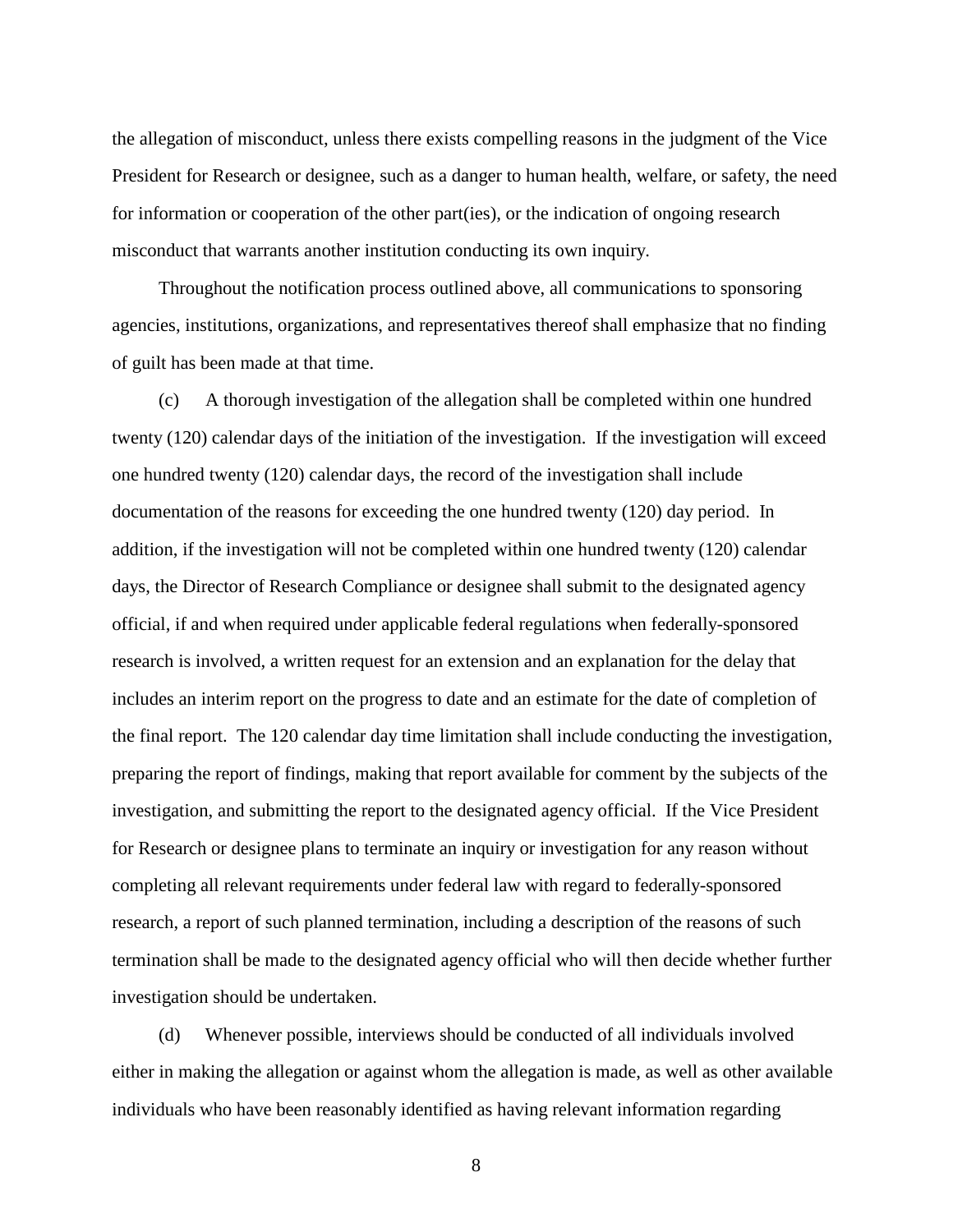relevant aspects of the investigation, including witnesses identified by the accused. All such interviews shall be recorded and the recordings made a part of the investigative file. A copy of the recorded interview shall be made available to the person interviewed upon request or as required under applicable federal regulations. Throughout the investigation, confidentiality shall be maintained to the extent possible, consistent with the laws of the State of Florida and federal law. All individuals involved in the investigation should be informed of the confidentiality requirements. The investigation committee shall prepare and maintain the documentation to substantiate the investigation's findings. This documentation is to be made available to the designated agency official in the case of federally-sponsored research.

(e) After completing its investigation, the investigation committee shall submit its findings and recommendations, in writing, to the Vice President for Research or designee. If a federally-sponsored project is involved, the final report submitted to the designated agency official must include a description of the policies and the procedure under which the investigation was conducted, how and from whom information was obtained, the findings, and the basis for the findings, and include the actual text or an accurate summary of the views of the accused. The investigation committee shall attach to the report a list of documents or other information it considered in its investigation of the allegation. Prior to forwarding the final report to the Vice President for Research or designee, the investigation committee shall provide a draft report to the accused who shall have the right to respond to the committee in person or in writing within a specified period of time. The committee shall consider such response in finalizing its report. The person(s) who raised the allegations should be provided with those portions of the report that address their role and opinions in the investigation.

(f) The Vice President for Research or designee shall review the investigation committee's report and determine in writing whether the university accepts the report and findings. If the Vice President for Research or designee determines to modify or reject any findings and/or recommendations of the committee, the Vice President for Research or designee shall provide written justification for such a decision to the committee and the accused.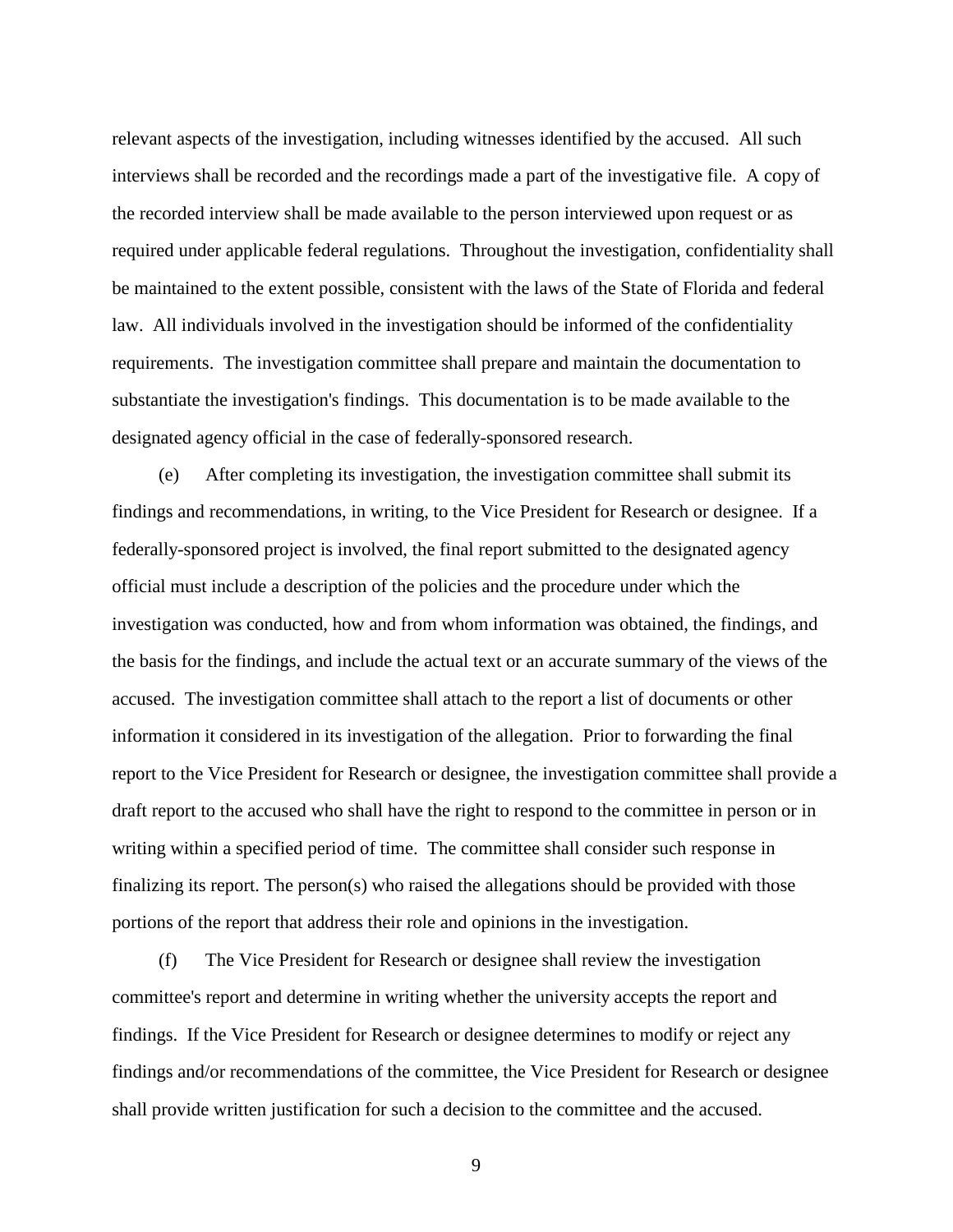Alternatively, the Vice President or designee may return the report to the committee with a request for further fact finding or analysis..

(7) Action Following Investigation.

(a) If the University finds that the evidence indicates that the accused has not engaged in Research Misconduct, the Vice President for Research or designee shall promptly notify all appropriate individuals of the University's findings, including the accused. In the event that notification of the allegations has been sent to sponsoring agencies or others, the Vice President for Research or designee shall promptly notify all such agencies and others of the outcome of the investigation.

(b) If the University finds that the evidence indicates that the accused has engaged in Research Misconduct, the Vice President for Research or designee and the Dean or Director responsible for the appointment and assignment of the accused shall review the investigation committee's report and the Vice President's or designee's determination as described in subsection (6)(f) of this regulation, and shall, within fifteen (15) calendar days of receipt of the committee's report or as soon thereafter as possible (which period shall be within the 120-day period provided for completion of the investigation unless an extension is authorized), make a preliminary determination as to the action to be taken by the University. The accused shall be promptly informed of such action to be taken and the reasons therefor. If a federally-sponsored project is involved, the Vice President for Research or designee shall provide the designated agency official with a copy of the investigation committee's report and the Vice President's or designee's determination and shall inform the designated agency official of the action taken by the University as well as a description of any sanction(s) taken. Formal action will be taken in accordance with the appropriate provisions of University of Florida regulations or the applicable collective bargaining agreements as University procedures require. Examples of such action include, but are not limited to, the following: removal from a research project, monitoring and reporting of future research, reprimand, salary reduction, rank reduction, suspension, or termination.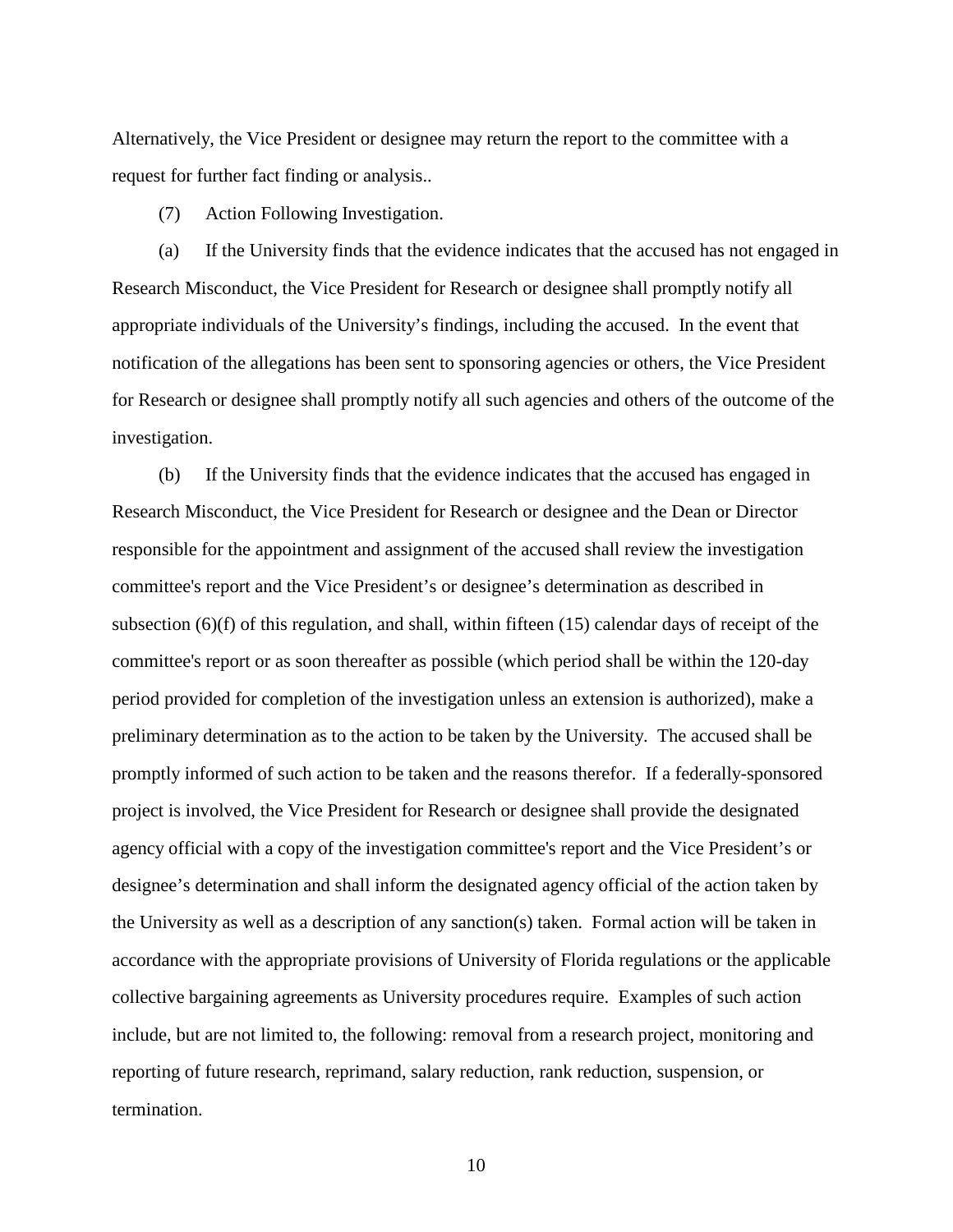1. If grievance proceedings are timely initiated by the accused and the outcome of the proceedings does not uphold the finding of Research Misconduct, the appropriate Vice Presidents, Dean or Director shall make every effort to clear the record of the accused with sponsoring agencies and other appropriate individuals or institutions, and to undertake diligent efforts to protect the positions and reputations of those persons who in good faith made allegations, and shall notify the agencies, individuals or institutions of the outcome of the proceedings.

2. If grievance proceedings are timely initiated by the accused and the outcome of the proceedings uphold a finding of Research Misconduct, or if the accused does not timely file a grievance pursuant to an appropriate grievance procedure under an applicable University regulation or collective bargaining agreement, the designated official of the sponsoring agency and other appropriate individuals or institutions, including editors of relevant journals, shall immediately be notified. All findings of the proceeding shall be incorporated into the personnel file of the accused.

3. If a grievance proceeding is not completed within 120 days of the filing of the grievance, the Director of Research Compliance or designee is responsible for requesting from the designated federal official any extensions of time required under federal regulations that are needed to accommodate the University's disciplinary and grievance processes.

(8) Records. Research Misconduct Records under this regulation shall be maintained in a secure manner by the Vice President for Research or designee for a minimum of seven years after the research misconduct process is closed or seven years after the termination of any grievance proceedings concerning any discipline imposed as a result of any finding of Research Misconduct, whichever is later, and shall, upon request, be provided to authorized funding agency personnel. If a federally-sponsored project is involved, the records shall be maintained to at least meet requirements of federal regulations. If the applicable retention period under state law is longer than the applicable federal retention period, the records shall be retained for such longer period. Research Misconduct Records for purposes of this regulation shall be defined as: